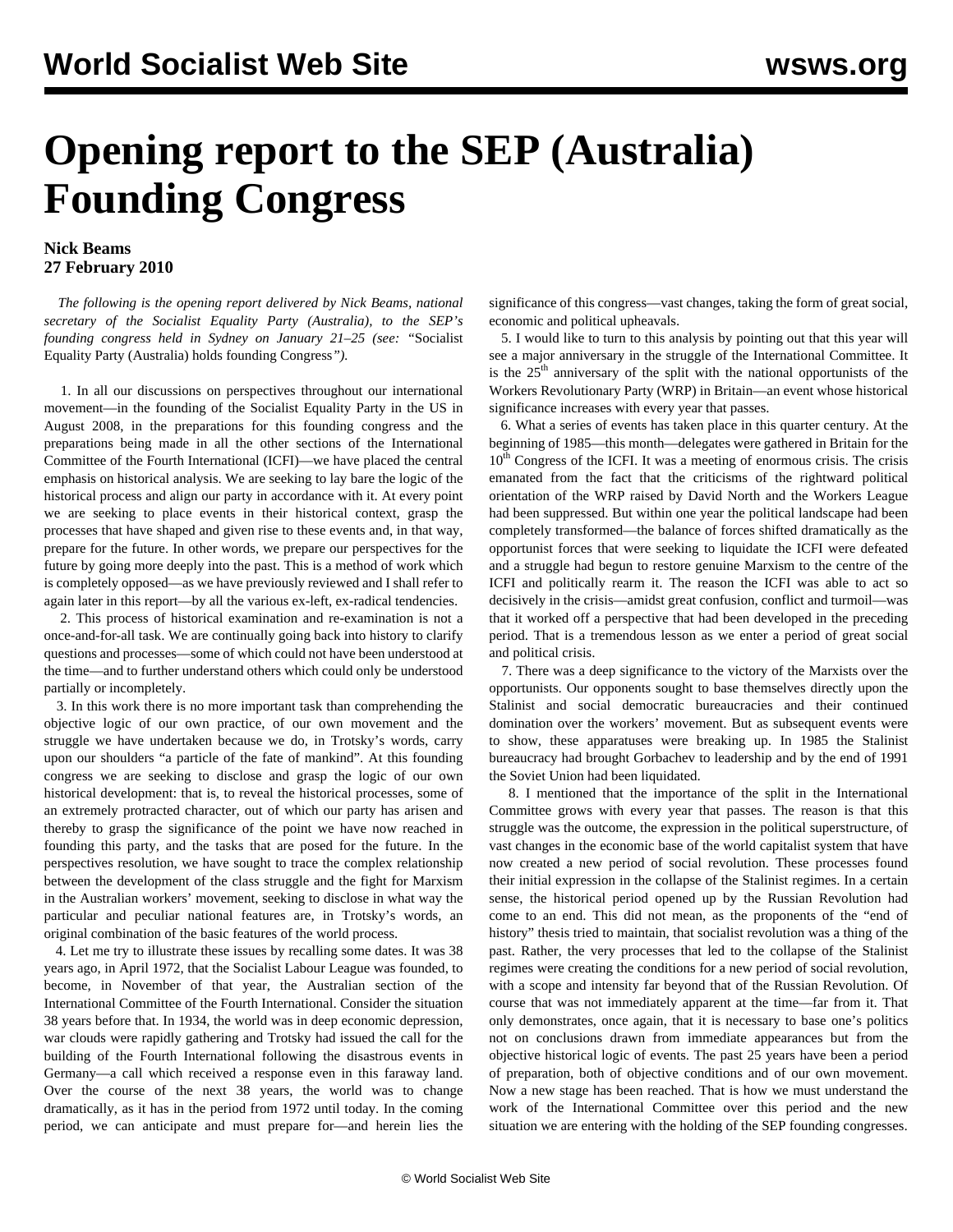9. The most profound socio-economic process of the past 25 years has been the globalisation of production—a process that has transformed the structure of world capitalism, with the most far-reaching social, economic and political consequences. Let me turn to some aspects of this transformation and their implications for our perspectives.

 10. In the first place, we have seen the integration of the global working class on an unprecedented scale—a fact of great historical significance for our perspective of world socialist revolution. It has been estimated that, with the integration of China and India into the circuits of global capital over the past 25 years, the size of the global labour force has doubled. This integration, of course, has been carried out with all the brutality and violence with which every transformation of capitalism has been implemented. Writing in the 1850s on the role of British colonialism in India, Marx explained that a social revolution had been carried out that was "actuated by the vilest interests." "But that is not the question," he continued. "The question is, can mankind fulfill its destiny without a fundamental revolution in the social state of Asia? If not, whatever may have been the crimes of England, she was the unconscious tool of history in bringing about that revolution." He returned to this question in a letter to Engels in 1858: "The specific task of bourgeois society is the establishment of the world market, at least in outline, and of production based upon the world market." That process had some considerable further distance to go when Marx wrote these lines but today it has in a certain sense reached its completion with the development of an integrated global market for labour. Given the global character of the socialist revolution, Marx even pondered whether it would be possible for a socialist revolution to take place in Europe under conditions in which "in a far greater territory the movement of bourgeois society is still in the ascendant".

 11. Trotsky turned to this question in his famous report on Europe and America delivered in February 1926. Nine years after the October Revolution, the Soviet Union still remained isolated. Did this perhaps mean that the perspective of world socialist revolution on which it had been based was somewhat premature? To answer this question Trotsky conducted a review of the world situation. European capitalism had become reactionary in the absolute sense of the word. But what of America and Asia, what were the perspectives there? American capitalism was clearly taking forward a development of the productive forces and capitalism was only just beginning its penetration of Asia and Africa. "The conclusion seems to be the following: capitalism has outlived itself in Europe; in America it still advances the productive forces, while in Asia and Africa it has before it a vast virgin field of activity for many decades if not centuries. Is that really the case? Were it so, comrades, it would mean that capitalism has not yet exhausted its mission on a world scale." Of course, the crucial question, as Trotsky pointed out was that capitalism operated on the basis of world economy—no part of the world could be considered in isolation. Yes, American capitalism was able to continue the development of the productive forces yet America could no longer maintain itself on the basis of an internal equilibrium—no matter how large its home market—but required a world equilibrium. America depended on unstable Europe while at the same time the penetration of capitalism into Asia and Africa brought with it vast struggles against imperialism and colonialism. Trotsky's perspective of world revolution was completely vindicated in the revolutionary struggles that erupted over the next period. Capitalism was only finally able to stabilise itself after World War II, not because of any inherent strength but as a result of the betrayals of the leaderships of the working class. A certain equilibrium was established. Europe was reconstructed, American capitalism was able to revive the world economy and the anti-imperialist struggles were brought under the control of the national bourgeoisie and their political representatives—a process that took its most left-wing forms in India and China. But now this equilibrium has been completely shattered and we have the

emergence of a global working class connected by the daily processes of production and the movement of capital, and where masses of people the world over are connected by new and ever more powerful means of communication. This has profound significance for our work. We spent considerable effort in our perspectives document working over the question of Australian exceptionalism. What have been the obstacles to the development of a socialist movement? One of the most significant changes over the past 38 years has been the breaking down of the objective conditions on which all the national opportunists based themselves. In the past it was somewhat difficult to grasp the predominance of world economy and world politics. Today it is a palpable fact of life. That does not mean that there is any lessening of the struggle but it does signify that our tendency undertakes this struggle under transformed conditions.

 12. This brings us to the second major aspect of the transformation arising from the globalisation of production—the decline of the United States. When the Soviet Union disintegrated 20 years ago our movement alone explained that its demise was the initial expression of the breakdown of the entire post-war order, and the harbinger of a crisis of US imperialism. Contrast the present situation with that at the beginning of the current decade. Just ten years ago the talk was of the unchallenged supremacy of the United States, the unipolar moment. The US was the indispensable nation. Now the decline of the US is an openly acknowledged political fact of life—one with profoundly destabilising consequences.

 13. This decline is rooted in the US economy itself—a fact of great historical significance. If we take the period since the Russian Revolution, then the major objective factor blocking the development of the socialist revolution has been the economic strength of US capitalism. Trotsky pointed to the fact that in the 1920s American capitalism was still capable of developing the productive forces. A series of political factors—crucially the betrayals of the social democratic and Stalinist leaderships of the working class—meant that this capacity was, on the basis of great destruction and the death of tens of millions, able to be utilised for the reconstruction of the world capitalist system after World War II. What a contrast with the present situation. It is highly significant that the global economic and financial crisis has emerged in the form of the decay and putrefaction of American capitalism. US capitalism, which once stabilised the entire world capitalist system, has now become the most destabilising factor. It seeks to use its military might to retain its global position, threatening to plunge mankind into a third world war.

 14. I come now to the global economic and financial crisis that erupted in 2007–2008, and which arose from the globalisation of production and finance over the past 25 years. The most significant feature of this crisis is that it developed out of the very mechanisms and processes that had been established to overcome the crisis of profitability that rocked world capitalism in the late 1960s and early 1970s.

 15. The crisis of 2007–2008 brought to an end a whole regime of accumulation that had arisen over the previous 20–25 years, based on financialisation, above all in Britain and the US, and the exploitation of cheap labour in China, India and Asia in general. In the past nine months or so, the financial meltdown has been halted with the greatest injection of government funds into the financial system seen in history. But none of the underlying problems has been overcome. In fact, they are being exacerbated.

 16. According to an analysis prepared at the Bank of England, the intervention to support banks in the US, UK and Euro-area during the crisis was \$14 trillion, or almost a quarter of global gross domestic product (GDP). As the report's authors note, this intervention "dwarfs any previous state support of the banking system".

 17. Far from resolving the crisis, the intervention has led to the growth, in an even more grotesque form, of the financial parasitism that gave rise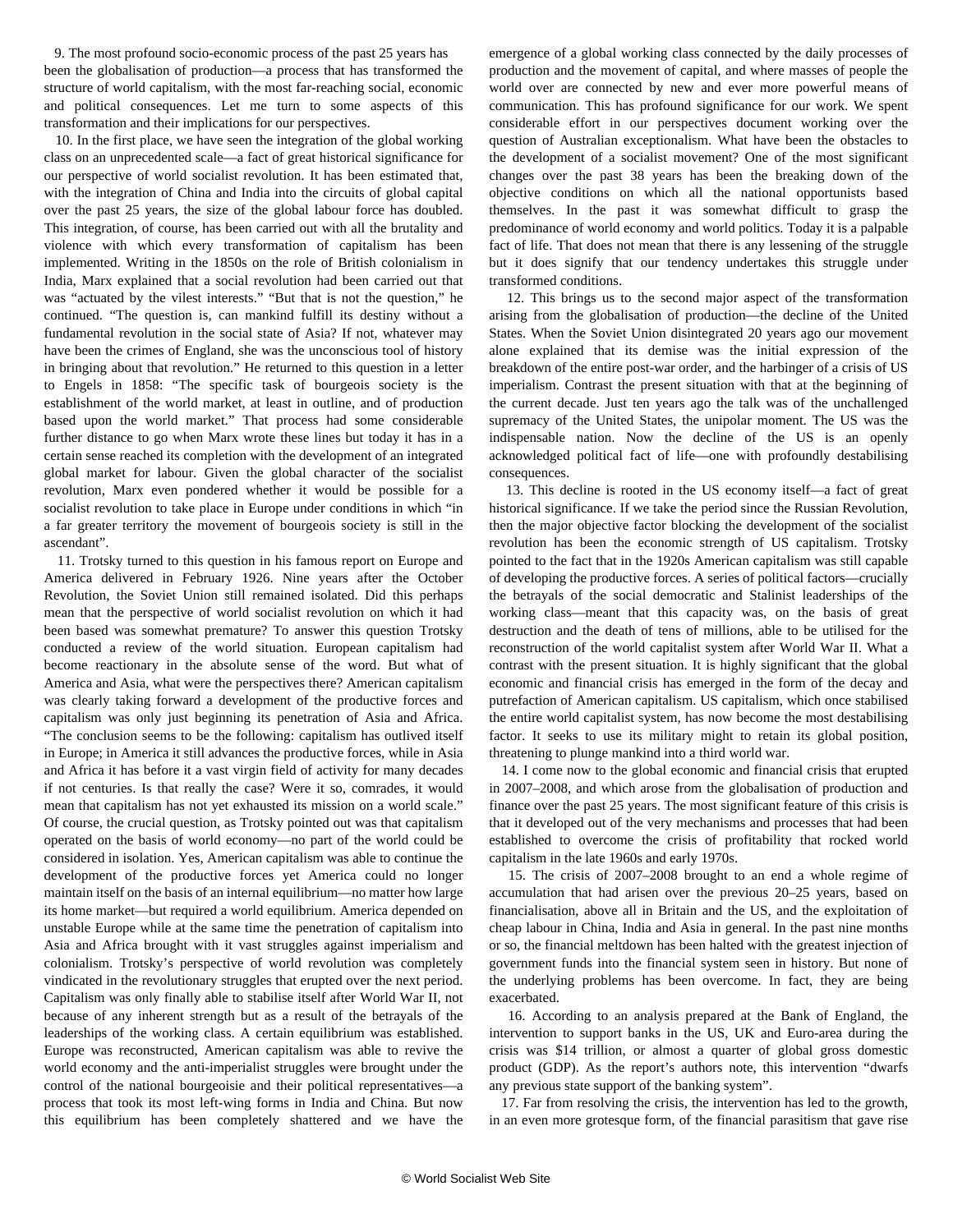to the crisis in the first place. Take the situation in the United States. As a result of the actions of the US Treasury and the US Federal Reserve Board, the major banks, supplied with unlimited amounts of cash at virtually zero interest, have been able to boost profits. Writing in the *Financial Times* of January 12, Robert Reich noted: "It has been more than a year since all hell broke loose on Wall Street and, remarkably, almost nothing has been done to prevent all hell from breaking loose again. In fact, close your eyes and you could be back in the wilds of 2007. Bankers are still making wild bets, still devising new derivatives, still piling on debt. The big banks have access to money almost as cheaply as in 2007, courtesy of the Fed, so bank profits are up and bonuses as generous as at the height of the boom." The five major banks have been strengthened by the elimination of some of their competitors and will be backed by future bailouts. As Simon Johnson, the former International Monetary Fund chief economist, put it: "Goldman Sachs has become the world's biggest hedge fund underwritten by the US government." Under legislation now going through Congress, the Fed will be authorised to provide up to \$4,000 billion to the banks—that is twice as much as was pumped into financial markets last year. The banks are not making money because of some revival in the US economy. Since the start of the recession, more than seven million American workers have lost their jobs. In the past decade there has been no net increase in employment and real median wages have declined.

 18. One of the most significant features of the global crisis was the inability of the central banks to bring about a recovery by reducing interest rates. That is what had taken place in the series of financial crises since the October 1987 share market plunge. The cutting of interest rates had overcome the Mexican bond crisis, the Asian financial crisis, and the collapse of the tech bubble, but in 2007–2008 the policy failed. Since March 2009, with the official Fed rate at or near zero, the Fed has been engaged in a policy known as "quantitative easing". This policy involves the massive injection of liquidity into the financial system through the purchase of government debt by the central bank. It is estimated that as much as \$2 trillion has been pumped into the financial system by means of this policy. What has this money been used for? The short answer is that the purchase of government debt, through a series of financial operations in which the major banks earn hundreds of millions of dollars in fees, has led to a gigantic creation of money and debt.

 19. The fiscal deficit in the US for 2009 totalled nearly 12 percent of GDP. It required \$1.5 trillion of new debt to finance it. The Chinese bought about \$100 billion, and foreign investors as a whole about 20 percent of the total. The balance was purchased by the Fed. US treasury notes are issued to finance the government debt. But rather than this debt being purchased by foreign capital, it is increasingly being bought up by the Fed, which is printing dollars or, to put it more accurately, creating huge amounts of additional money electronically, to purchase the debt. This process is inherently unsustainable. The financial system has been kept afloat by a creation of a new financial bubble—this time in government debt.

 20. The regime of accumulation that developed through the 1990s and over the past decade had two aspects: the financialisation of the US economy and the expansion of the Chinese economy. The response of the Chinese government to the crisis was a \$570 billion stimulus package. This spending, together with the expansion of bank credit, has created a colossal capital investment bubble in China. According to most estimates, nearly 90 percent of GDP growth in the first seven months of 2009 was the result of fixed asset investments financed by the expansion of debt and government spending. Chinese bank lending increased by over \$1.35 trillion. But this is leading to the build up of explosive contradictions in the Chinese economy. One indication is provided by the export and import statistics. While exports increased by 17.8 percent in the past 12 months, imports were up by 56 percent. This shows that the Chinese economy is

being sustained by a massive internal infrastructure and investment boom. As one recent comment in the *Financial Times* noted, asset investment now comprises 50 percent of GDP—this compares with a rate of 30 percent for Japan in the years of its economic expansion. This cannot continue indefinitely. As the *Financial Times* explained: "Just as there has never been a bubble that hasn't burst in the end, so there has never been an investment boom that hasn't been followed by a bust. If China's investment-to-GDP ratio were to drop to the levels of 1960s Japan—not an absurd idea, since that is also where it was in China ten years ago—the impact would be catastrophic. China itself would face slump and the mother of all banking crises. A domino reaction would hit the commodity exporters and other emerging economies. The deflationary impact of Chinese overcapacity would be felt everywhere, potentially putting the world trading system at risk." Another study warned that "the coming slowdown in China has the potential to be a similar watershed event for world markets as the reversal of the US subprime and housing boom".

 21. This analysis has particular relevance for Australia. In some ways, Australian capitalism was insulated from the first impact of the global financial crisis. This gave rise to a resurgence of Australian exceptionalism. It was claimed that the sound regulation of the Australian banks—a model for the rest of the world—lessened the impact of the financial crisis. In fact, the impact of the crisis was determined by the combination of world processes that characterise Australian capitalism. What protected the banks was not sound regulation but the fact that rather than supplying money to the American financial markets, they were borrowing money from overseas to invest in the Australian domestic housing market. And the Australian economy, as one of the chief exporters to China, benefitted directly from the Chinese government's enormous stimulus package. But this very dependence means that even a significant downturn, let alone a crisis, in the Chinese economy will reverberate in Australia with explosive force.

 22. In our analysis of this economic crisis, we have made clear that it is the form through which a vast restructuring of capitalism is taking place, a restructuring that is based on the impoverishment of the working class. The ruling class cannot rule in the old way and the working class cannot live under the new economic, social and political order that is being prepared. The objective conditions for social revolution are being created.

 23. The process of capitalist restructuring is already well under way. The bailout of the banks has led to an unprecedented increase in government debt, which is now to be paid for by the working class. Since 2007, government budget deficits in the OECD countries have increased by 7 percent of GDP and now stand at more than 8 percent. An amount equivalent to 8 percent of GDP is being added to total government debt every year. Total government debt has already risen by 25 percent of GDP to more than 100 percent of GDP.

 24. The implications of these massive debts are being spelled out very clearly by all the financial spokesmen of the bourgeoisie. George Magnus, the senior economics adviser at the UBS investment bank, for example, writes of the "pain of protracted fiscal restraint". So severe is the crisis that the "spectre of sovereign default has returned to the rich world". That is, so large is the increase in debt that governments of major capitalist countries could default. Magnus is in no doubt about who must pay, insisting that slogans like "raid the rich" will no longer do. The McKinsey Global Institute in a report on global financial deleveraging, published last week, pointed to a grim climate of austerity for the next decade. Martin Wolf, the economics commentator of the *Financial Times*, writing on the situation in Britain, noted that the UK was much poorer than it thought it was and that "the struggle over the distribution of losses is going to be brutal". The political implications of this struggle are now being discussed in ruling circles. In a recent article on the growth of government and the pressing need to reduce it, *Financial Times* columnist Gillian Tett noted: "What is becoming clear is that hard numbers do not tell the entire tales.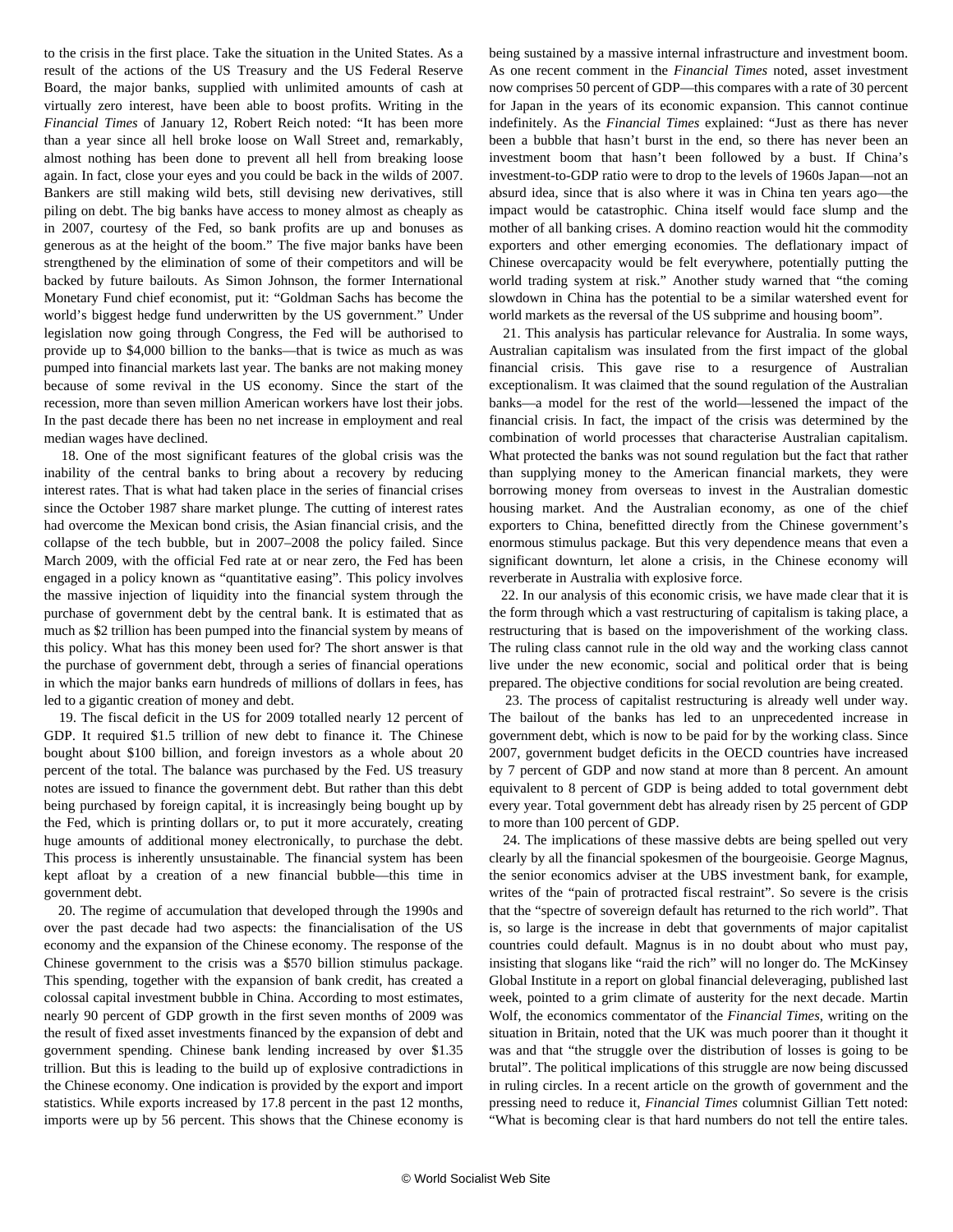What will be equally crucial in the coming years is not the sheer scale of debt, but whether governments can implement a rational way of cutting it—and potentially allocating pain—without unleashing (at best) political instability, or (at worst) full blown revolution."

 25. The first phase of the economic breakdown has passed. But there is no return to the status quo ante. Rather what lies ahead are further economic upheavals and, above all, the eruption of social and class conflicts, and social revolution. The last period of revolutionary conflicts, from 1968–75, ended when the working class in country after country, including Australia, was blocked from entering the struggle for political power by its own leaderships. Consequently, the bourgeoisie was able to stabilise its rule and then launch an offensive against the working class. It carried out a sweeping restructuring of the world economy in an endeavour to resolve the economic contradictions that had brought an end to the post-war boom. Now that very restructuring has raised to a new peak of intensity all the contradictions of the world capitalist system, posing once again the struggle for political power before the international working class. The question therefore arises at this point: what is the relationship between the working class and the organisations that blocked it from the struggle for power in the last period of revolutionary upheaval? What has been the impact of globalisation on the politics of the workers' movement?

 26. The past 25 years are often characterised as a "difficult" period from the standpoint of the development of the socialist movement. But such a characterisation remains at the level of immediate appearance. There have been great difficulties and problems, of that there is no question. But it is necessary to probe deeper to reveal the essential processes taking place. Here it becomes evident that the difficulties were the initial expression of more profound processes—the decay and disintegration of the old organisations that dominated the workers' movement throughout the twentieth century. True, our movement may have enjoyed more support in the past, but I would venture to suggest that support for our tendency among the more class conscious workers came from those who saw our party as the most left-wing component of a broader workers' movement. That movement no longer exists and its collapse created problems. However, in the final analysis, its decay was a necessary, if painful process, because the old workers' movement, dominated by the reformist and Stalinist apparatuses, was the means by which the working class was subordinated to the bourgeoisie. Our task therefore is nothing less than the reconstruction of the socialist movement of the working class. The disintegration of the old apparatuses is a necessary precondition for the accomplishment of this task.

 27. We have noted that the victory of the Trotskyists over the opportunists in the International Committee of the Fourth International (ICFI) reflected a shift in the balance of political forces. It was not just that our arguments were true and theirs were false. That of course is absolutely true. However, the Open Letter of 1953 was also absolutely correct and so were the documents of the British Trotskyists against the SWP reunification in 1963. But we were not able to defeat the opportunists in these struggles. The victory of the Trotskyists in the split of 1985–86 and the strengthening of our tendency in the subsequent 25 years is an expression of the changed relationship between the ICFI and the working class. Initially this changed relationship expressed itself in the collapse of the old organisations and was not immediately reflected in the growth of our movement. But this period has come to a close and the founding of our parties on the clarification of our history, program and principles signals the opening of a new one. It is not simply that we have been able to clearly formulate our program and clarify long outstanding issues. The fact that we are able to do this has itself an objective significance. The owl of wisdom flies at dusk, that is, when one period is ending and a new one beginning.

28. The change in the relationship of our movement to the working class

is the outcome, in the final analysis, of vast changes in the economic base of society over the past quarter of a century. The old organisations of the workers' movement based themselves on a program of national reform and, to the extent that such a program remained viable, were able to subordinate the working class to the capitalist order. But the globalisation of production has shattered this program. The trade union apparatuses and the labour and social democratic parties function as open agents of the capitalist class for the suppression of the working class. We began to deepen our analysis of this process in the aftermath of the collapse of the Soviet Union. That event posed the question: if the greatest labour bureaucracy in the world has disintegrated, what are the implications for all the others? Our assessment of their role brought a hue and cry of outrage from the so-called "lefts" about how the Socialist Equality Party was renouncing the unions and what a crime we were committing against the working class, socialism and everything that is holy, by refusing to advocate a preference vote for the Australian Labor Party in elections. Our analysis has been completely vindicated. Lenin once said that the value of every crisis is that it strips away the superficial features of a given phenomenon and reveals its essential characteristics. The crisis in the US, to name just one example, has certainly revealed the essential character of the United Auto Workers union as it suppresses the working class and takes its place on the executive boards of the auto companies.

 29. Most importantly, the past quarter century has made clear the essential role of all the Pabloite tendencies and their offshoots, and the historical significance of the founding of the ICFI in 1953 and its unrelenting struggle against opportunism in the subsequent period. All of the one-time "left" tendencies are now seeking to organise a regroupment through which to enter the framework of official bourgeois politics. In some cases, most notably Brazil and Italy, they have already done so. This perspective is spelled out most clearly in the documents for the  $16<sup>th</sup>$  world congress of the Pabloites to be held next month. At the same time last year, the Pabloite section in France, the LCR, was dissolved into the anticapitalist party, the NPA. Now this perspective is being developed more broadly.

 30. As soon as one begins to read their documents one is struck by their unabashed nationalist outlook. In the past one had to uncover the essentially nationalist outlook of Pabloism by removing the veneer of seemingly orthodox phrases. Now they openly proclaim it. In a document titled "Our International", they write: "[O]ne can only build organisations which can fight for socialist revolution by rooting oneself in each national context, and in drawing on the best traditions of all the currents of the local workers movement." And in the next sentence: "It also means participating in, and learning from, the main revolutionary experiences of this century: Castr[o]ism, Maoism, Sandinismo, revolutionary populism, liberation theology, and others."

 31. They set out their perspective as the reorganisation and reconstruction of an anti-capitalist workers' movement through the building of broad anti-capitalist parties. How broad is indicated both by the role played by different sections of the Pabloite movement and the perspectives set out in the main congress document. "The common goal, via different paths, is that of broad anti-capitalist parties. It is not a question of taking up the old formulas of regroupment or revolutionary currents alone. The ambition is to bring together forces beyond simply revolutionary ones," it states.

 32. In the course of this process, they write, the question of a new International will be posed, but it will not be the Fourth International, which does not have the legitimacy to represent itself as the new International that is needed. How will such an International be built? "We act and we will continue to act," the document explains, "so that it is not posed in terms of ideological or historical choices, which are likely to lead to splits and divisions." So who is going to take part? This new International must bring together currencies of various origins: